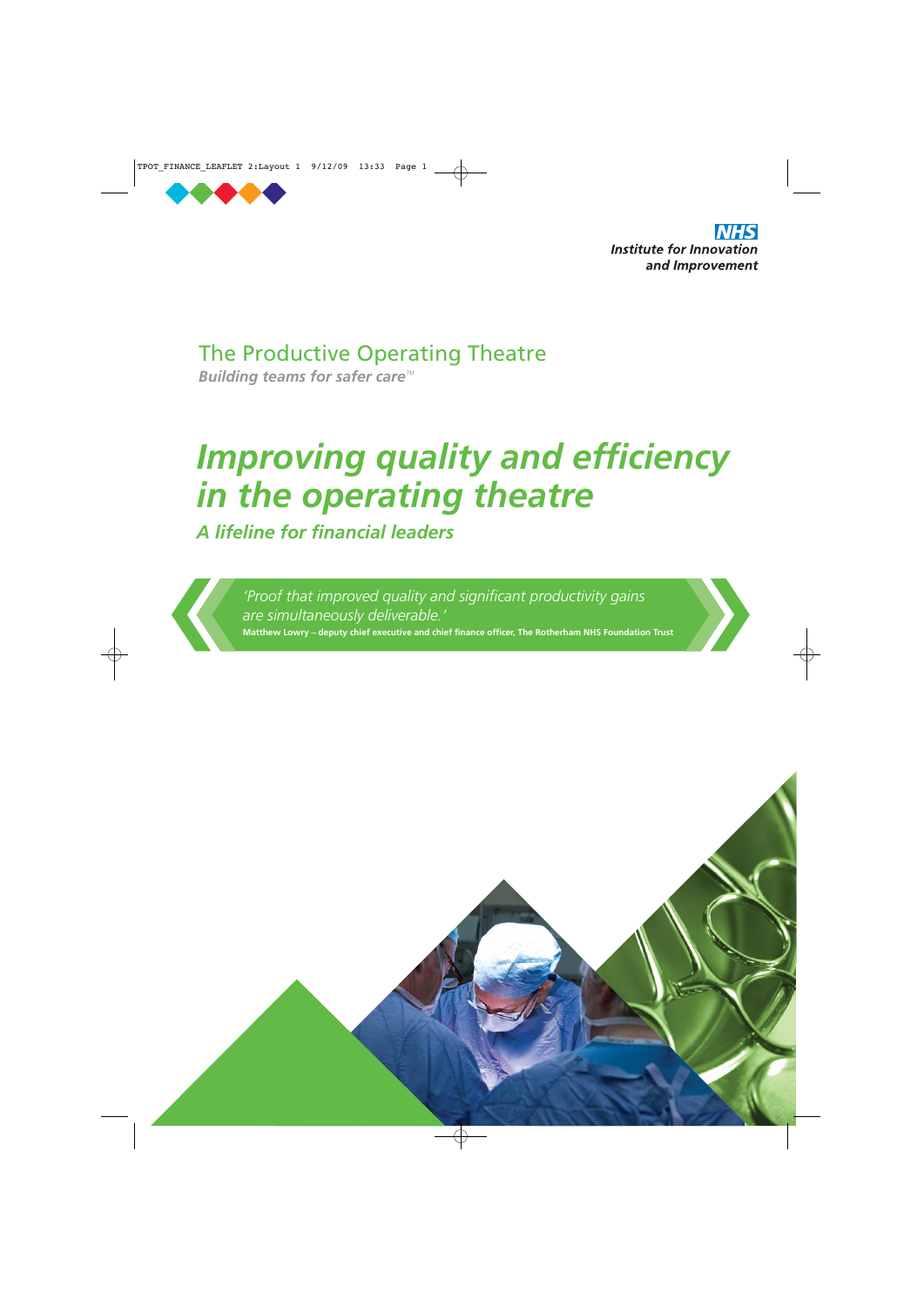Happier, more motivated staff, improved patient care and greater efficiency… supporting your theatre teams to implement The Productive Operating Theatre successfully ensures a Win Win Win for patients, theatre staff and cost efficiency.

# **What is The Productive Operating Theatre?**

- A modular improvement programme created by the NHS Institute for Innovation and Improvement for theatre teams in NHS acute trusts.
- An efficiency saving opportunity of more than  $f$ 7 million for an average trust<sup>1</sup>.
- A systematic way to deliver significant improvements in safety, efficiency and patient care.
- A proven method of involving frontline teams in transforming the way they work.

# **Compelling financial argument**

Case studies developed at test sites who have implemented The Productive Operating Theatre, along with examples from exemplar sites, have found that outstanding improvements in both cost and quality have been achieved. Put together these examples provide a compelling argument for change.

## **Consumable stock**

- Do you know your stock turnover rates?
- Do you know the cost of stock stored and used in your theatres?

#### **Example**

Through improved systems and controls, we have seen the following savings:<br>• Initial savings on stock reduction **E320,000** 

- Initial savings on stock reduction **£320,000**
- Annual recurrent savings **£40,000 per annum**
- 
- 

## **Session utilisation**

- What percentage of your funded sessions are actually utilised?
- How many extra Saturday and Sunday sessions are used?
- Do you know the cost of an unused or closed session?

Running costs for an operating theatre average approximately £1,200 per hour. Therefore, the greatest efficiency gains in most acute trusts can be achieved through improved session utilisation.

#### **Example**

The appointment of an orthopaedic scheduler, improved session utilisation from 87% to 97%. For an average trust<sup>1</sup> a 10% improvement generates the following savings:

- £79,200 per week
- £330,000 per month
- **£3,960,000 per year.**

If 100% utilisation was achieved across the organisation it would release further cost improvements:

**• £1,188,000 per year.**

*'Making the finance director a quality champion is one of the best strategies for achieving quality improvement results… Why? Because when we start to think about the relationship between cost and quality in a different way, magic happens.'* **Helen Bevan - director service transformation, NHS Institute for Innovation and Improvement**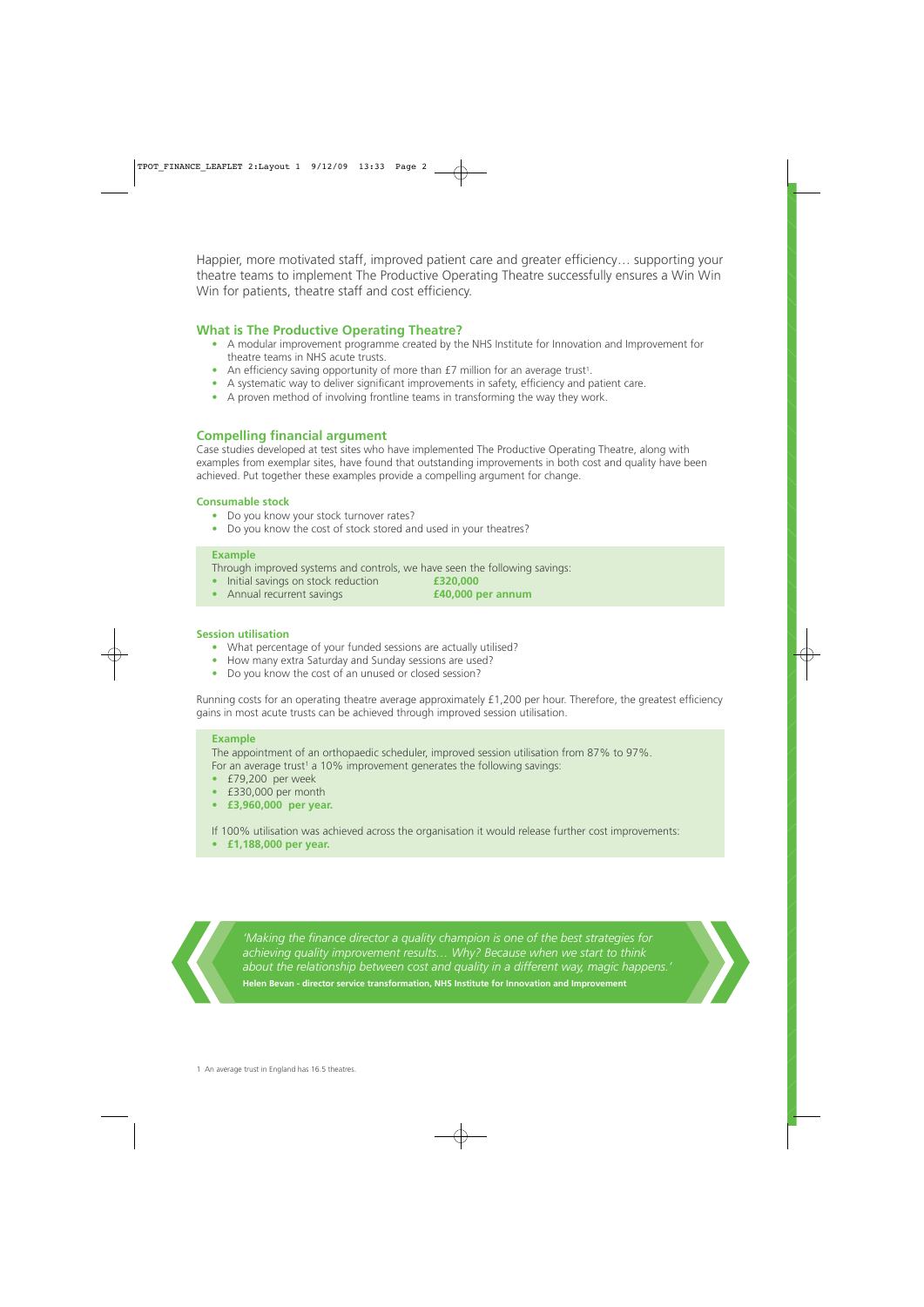## **Operating list management**

- How often do your operating lists start and finish on time?
- What is your average clinical contact time per operating list?
- ie total anaesthetic and surgical time.

## **Example**

Contact time was increased as a percentage of total scheduled time by 10%. The baseline number of contact hours was 1600 hours per annum1 for an average trust. Total contact time progressively improved over a two year period by 2,640 hours:

Year 1 2.5% increase 660 hours Year 2 5% increase 1,320 hours<br>
Year 3 10% increase 2.640 hours Year 3 10% increase 2,640 hours<br> **An annual efficiency saving of E3,168,000 An annual efficiency saving of** 

## **Other areas for consideration**

- Do you know how much common surgical procedures cost the hospital?
- What is your staff turnover and sickness absence record and the resulting agency costs?
- How much do you pay for your outsourced sterilising services?

#### **Example**

Reducing reject or glitch rate for your sterilising services contract:

| An annual efficiency saving of      | £346,500 |
|-------------------------------------|----------|
| Overall cost per month <sup>1</sup> | £28,875  |
| Error rate is 10% at £35 per tray   | £1,750   |
| Average theatre trays per month     | 500      |

## **Whole system benefits**

Successful implementation of the examples illustrated above provides an improvement opportunity of over £7 million<sup>1</sup> for an average trust. These improvements can be further enhanced through improvements in benefits that are less easy to quantify financially, in particular, reducing errors or complications (reduced length of stay, reduced drug expenditure, reduced admissions to ITU).

Reducing complications may have further benefits too. As well as putting the trust in a higher banding with Care Quality Commission and other benchmarking organisations, such as Dr Foster, it avoids negative press and reduces the potential for future litigation.

# **What should financial leaders do?**

- Read the Executive Leader's Guide
- $\bullet$  Work closely with (or become) the executive leader for the programme, as well as working closely with your programmer leader.
- $\bullet'$  Be an active member of your steering group.
- Ensure adequate resources are available to your programme team to deliver the full benefits.
- $\bullet$  Commit sufficient skilled IT and analyst support.
- Walk-around the operating theatre to understand the issues confronting frontline staff every day.

*'Theatres represent one of the single biggest productivity opportunities in any acute trust. Even if you think your theatres are working well, the productivity benefits of The Productive Operating Theatre, very quickly add up.'*

**Matthew Lowry** — **deputy chief executive and chief finance officer, The Rotherham NHS Foundation Trust**